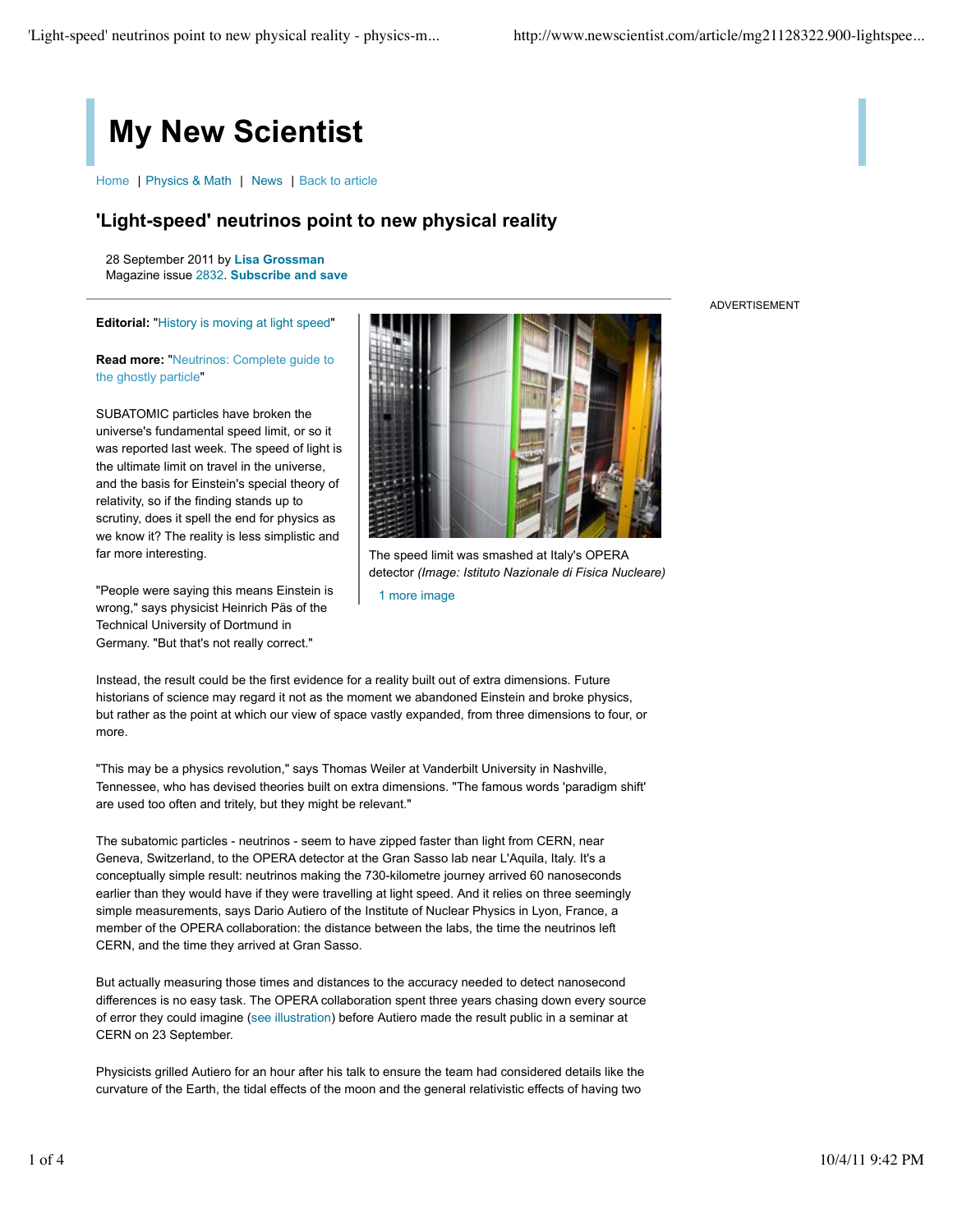clocks at different heights (gravity slows time so a clock closer to Earth's surface runs a tiny bit slower).

They were impressed. "I want to congratulate you on this extremely beautiful experiment," said Nobel laureate Samuel Ting of the Massachusetts Institute of Technology after Autiero's talk. "The experiment is very carefully done, and the systematic error carefully checked."

Most physicists still expect some sort of experimental error to crop up and explain the anomaly, mainly because it contravenes the incredibly successful law of special relativity which holds that the speed of light is a constant that no object can exceed. The theory also leads to the famous equation  $E = mc^2$ .

Hotly anticipated are results from other neutrino detectors, including T2K in Japan and MINOS at Fermilab in Illinois, which will run similar experiments and confirm the results or rule them out (see "Fermilab stops hunting Higgs, starts neutrino quest").

In 2007, the MINOS experiment searched for faster-than-light neutrinos but didn't see anything statistically significant. The team plans to reanalyse its data and upgrade the detector's stopwatch. "These are the kind of things that we have to follow through, and make sure that our prejudices don't get in the way of discovering something truly fantastic," says Stephen Parke of Fermilab.

In the meantime, suggests Sandip Pakvasa of the University of Hawaii, let's suppose the OPERA result is real. If the experiment is tested and replicated and the only explanation is faster-than-light neutrinos, is  $E = mc^2$  done for?

Not necessarily. In 2006, Pakvasa, Päs and Weiler came up with a model that allows certain particles to break the cosmic speed limit while leaving special relativity intact. "One can, if not rescue Einstein, at least leave him valid," Weiler says.

The trick is to send neutrinos on a shortcut through a fourth, thus-far-unobserved dimension of space, reducing the distance they have to travel. Then the neutrinos wouldn't have to outstrip light to reach their destination in the observed time.

In such a universe, the particles and forces we are familiar with are anchored to a four-dimensional membrane, or "brane", with three dimensions of space and one of time. Crucially, the brane floats in a higher dimensional space-time called the bulk, which we are normally completely oblivious to.

The fantastic success of special relativity up to now, plus other cosmological observations, have led physicists to think that the brane might be flat, like a sheet of paper. Quantum fluctuations could make it ripple and roll like the surface of the ocean, Weiler says. Then, if neutrinos can break free of the brane, they might get from one point on it to another by dashing through the bulk, like a flying fish taking a shortcut between the waves (see illustration).

This model is attractive because it offers a way out of one of the biggest theoretical problems posed by the OPERA result: busting the apparent speed limit set by neutrinos detected pouring from a supernova in 1987.

As stars explode in a supernova, most of their energy streams out as neutrinos. These particles hardly ever interact with matter (see "Neutrinos: Everything you need to know"). That means they should escape the star almost immediately, while photons of light will take about 3 hours. In 1987, trillions of neutrinos arrived at Earth 3 hours before the dying star's light caught up. If the neutrinos were travelling as fast as those going from CERN to OPERA, they should have arrived in 1982.

OPERA's neutrinos were about 1000 times as energetic as the supernova's neutrinos, though. And Pakvasa and colleagues' model calls for neutrinos with a specific energy that makes them prefer tunnelling through the bulk to travelling along the brane. If that energy is around 20 gigaelectronvolts - and the team don't yet know that it is - "then you expect large effects in the OPERA region, and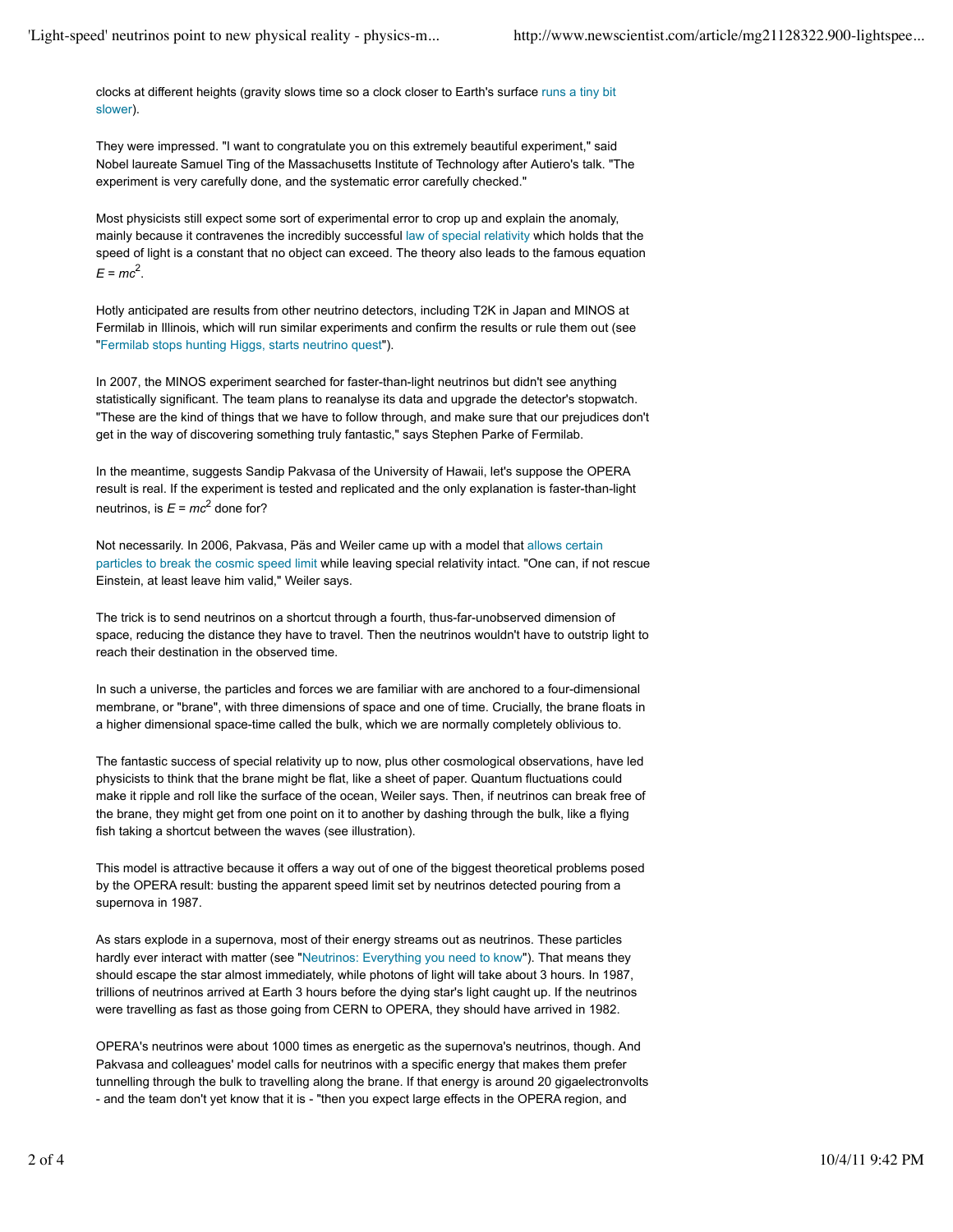small effects at the supernova energies," Pakvasa says. He and Päs are meeting next week to work out the details.

The flying fish shortcut isn't available to all particles. In the language of string theory, a mathematical model some physicists hope will lead to a comprehensive "theory of everything", most particles are represented by tiny vibrating strings whose ends are permanently stuck to the brane. One of the only exceptions is the theoretical "sterile neutrino", represented by a closed loop of string. These are also the only type of neutrino thought capable of escaping the brane.

Neutrinos are known to switch back and forth between their three observed types (electron, muon and tau neutrinos), and OPERA was originally designed to detect these shifts. In Pakvasa's model, the muon neutrinos produced at CERN could have transformed to sterile neutrinos mid-flight, made a short hop through the bulk, and then switched back to muon before reappearing on the brane.

So if OPERA's results hold up, they could provide support for the existence of sterile neutrinos, extra dimensions and perhaps string theory. Such theories could also explain why gravity is so weak compared with the other fundamental forces. The theoretical particles that mediate gravity, known as gravitons, may also be closed loops of string that leak off into the bulk. "If, in the end, nobody sees anything wrong and other people reproduce OPERA's results, then I think it's evidence for string theory, in that string theory is what makes extra dimensions credible in the first place," Weiler says.

Meanwhile, alternative theories are likely to abound. Weiler expects papers to appear in a matter of days or weeks.

Even if relativity is pushed aside, Einstein has worked so well for so long that he will never really go away. At worst, relativity will turn out to work for most of the universe but not all, just as Newton's mechanics work until things get extremely large or small. "The fact that Einstein has worked for 106 years means he'll always be there, either as the right answer or a low-energy effective theory," Weiler says.

## **A neutrino walks into a bar...**

**Read more:** Click here to read a longer version of this section

"...We don't allow faster-than-light neutrinos in here," says the barman. A neutrino walks into a bar...

As reports spread of subatomic particles moving faster than light and potentially travelling through time, such gags were born. But this apparently hasty motion is not the only strange thing about neutrinos.

With a neutral charge and nearly zero mass, neutrinos are the shadiest of particles, rarely interacting with ordinary matter and slipping through our bodies, buildings and the Earth at a rate of trillions per second. Every so often, they crash into an atom to produce a signal that allows us to detect them.

Their stealth, however, belies their potential importance.

Take extra dimensions. Most particles come in two varieties: ones that spin clockwise and ones that spin anticlockwise. Neutrinos are the only ones that seem to just spin anticlockwise. Some theorists say this is evidence for extra dimensions, which could host the "missing", right-handed neutrinos.

Unseen right-handed neutrinos may also account for dark matter - the 80 per cent of all matter needed to stop galaxies from flying apart. The idea is that this variety is much heavier than the other, so could provide the requisite gravity.